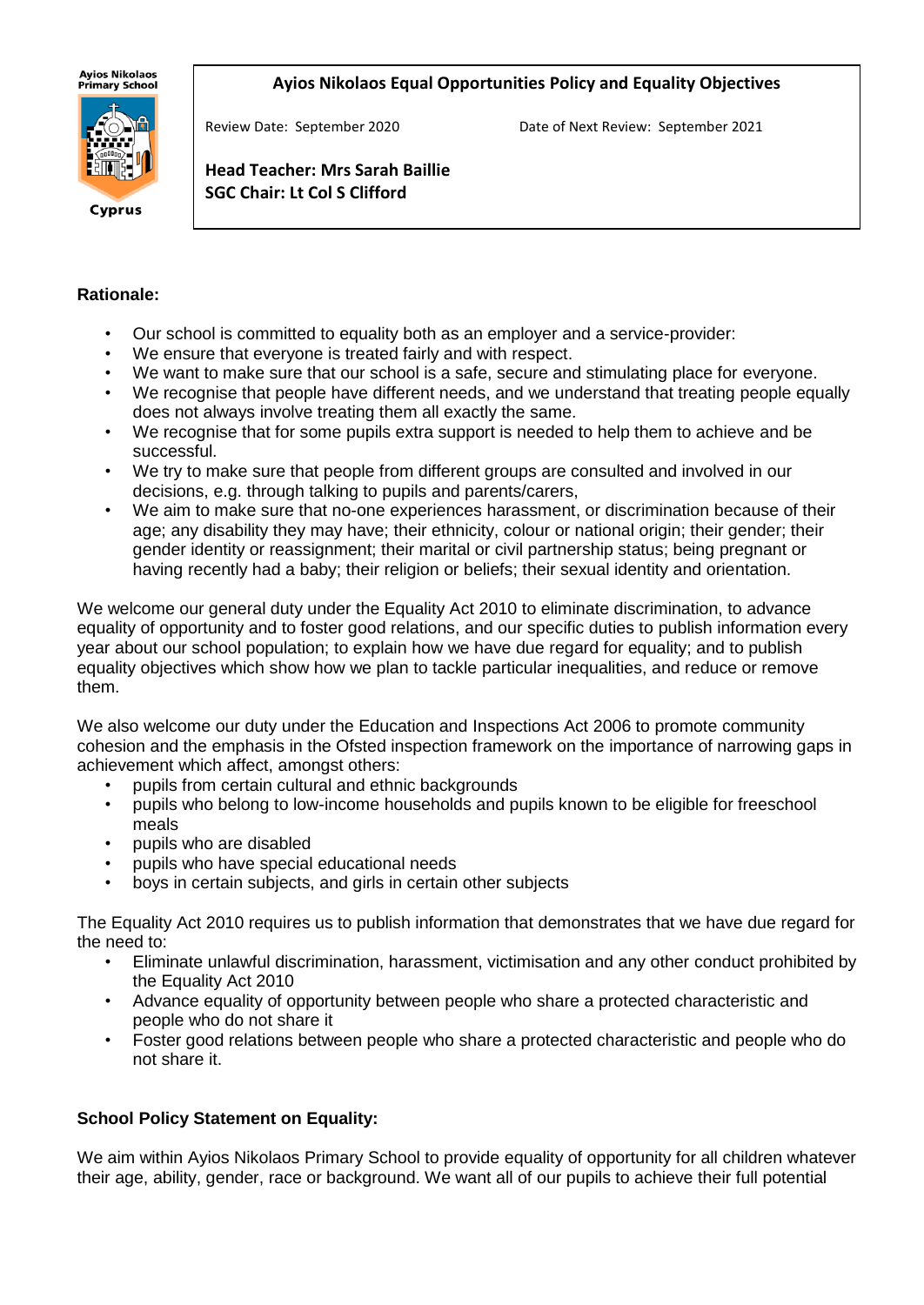during their time with us. As such, we work to ensure that our expectations, attitudes, and practices – in particular those relating to gender – do not prevent any child from reaching their potential.

We recognise that a child's self-perception can be influenced by his/her environment and so we aim to enhance our children's self-esteem and self-confidence by positively working to reduce any gender bias and promoting equality of opportunity.

At the same time we are aware that as children mature and their relationships with peers of both sexes develop their perception of gender roles alter. We also recognise that such perceptions are influenced by other factors including home, peer group and the media. Strategies are employed to ensure that the cross-curricular dimension of equal opportunity permeates all of the life and work of the school.

Children of both sexes have equal opportunity within and equal access to all areas of the whole school curriculum. This includes both the Programmes of Study and the End of year Expectations across the breadth of the curriculum as well as areas of extra-curricular activities. Boys and girls are encouraged to participate equally in the full range of activities both inside and outside the classroom.

- Efforts are made to recognise and be aware of the possibility of gender bias in both our teaching and learning materials and our teaching styles.
- Materials are carefully selected for all areas of the curriculum so as to avoid sexual stereotypes and gender bias.
- Teacher time, attention and all resources are given equally to boys and girls.
- All children are encouraged to work and play freely with others of both sexes.
- Opportunities are given for children to work with teaching and support staff of both sexes.

Teaching and other groupings, such as assembly seating, classroom seating and playground areas are organised on the basis of criteria other than gender, for example, age, ability, friendship. Equality between the sexes is recognised when giving/delegating responsibility and noting the achievements of both staff and children.

- Discipline procedures notably rewards and sanction are the same for both sexes.
- Our school uniform policy reflects equality of opportunity of all children.
- Children and all staff are encouraged to value each other and build up and maintain cooperative working relationships both within school and in the community, such relationships being based on mutual respect for each other.

Any differences involving gender, which arise inside or outside the classroom, are dealt with sensitively, are discussed with the children.

All teaching and support staff posts are not sex-specific. Both men and women are encouraged to work with all age groups and each Key Stage.

All members of staff have equal access to in-service training and posts of responsibility.

All members of staff regularly review practices and approaches involving equal opportunity in terms of gender issues.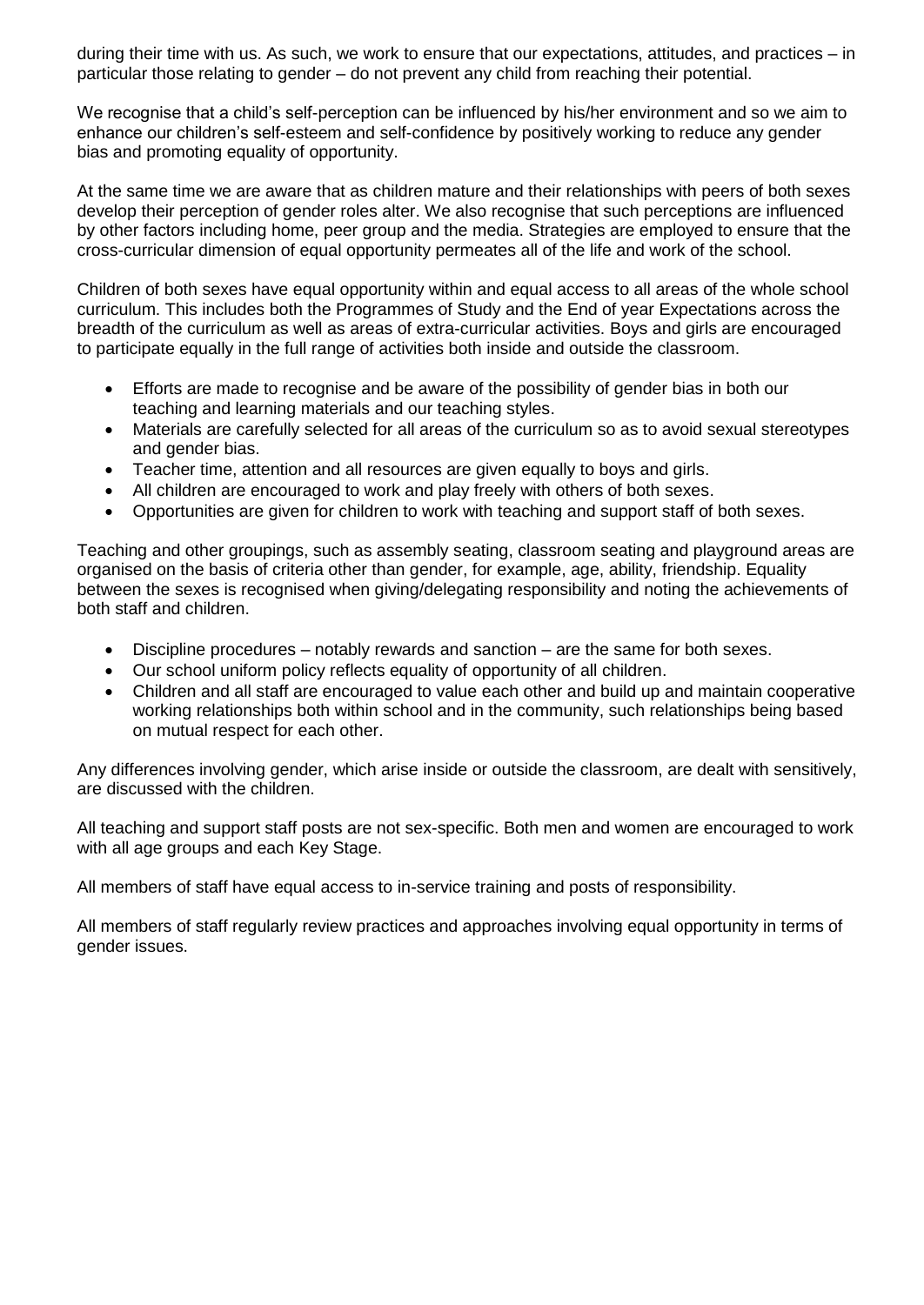## **Equality Objectives:**

## **Part 1: Information About the Pupil Population**

Number of pupils on roll at the school: 129 Year Nursery – Year 6 (as of 30.09.20)

Information on pupils by protected characteristics

The Equality Act protects people from discrimination on the basis of 'protected characteristics'. Every person has several of the protected characteristics, so the Act protects everyone against unfair treatment.

#### **Disability**

The Equality Act defines disability as when a person has a 'physical or mental impairment which has a substantial and long-term adverse effect on that person's ability to carry out normal day to day activities.'

| Ethnicity and race (as declared on parental forms)                |                         |                                        |
|-------------------------------------------------------------------|-------------------------|----------------------------------------|
|                                                                   | <b>Number of pupils</b> | Percentage (%) of<br>school population |
| <b>White British</b>                                              | 108                     | 84%                                    |
| <b>Other ethnicity</b>                                            | 21                      | 16%                                    |
| Gender (different year groups have different % of boys and girls) |                         |                                        |
|                                                                   | <b>Number of pupils</b> | Percentage (%) of<br>school population |
| <b>Male</b>                                                       | 69                      | 53%                                    |
| <b>Female</b>                                                     | 60                      | 47%                                    |

#### **Information on Other Groups of Pupils**

Schools should help "all pupils to make progress, including those whose needs, dispositions, aptitudes or circumstances require additional support."

In addition to pupils with protected characteristics, we wish to provide further information on the following groups of pupils: those with Special Educational Needs (SEN) and those for whom English is an additional language (EAL).